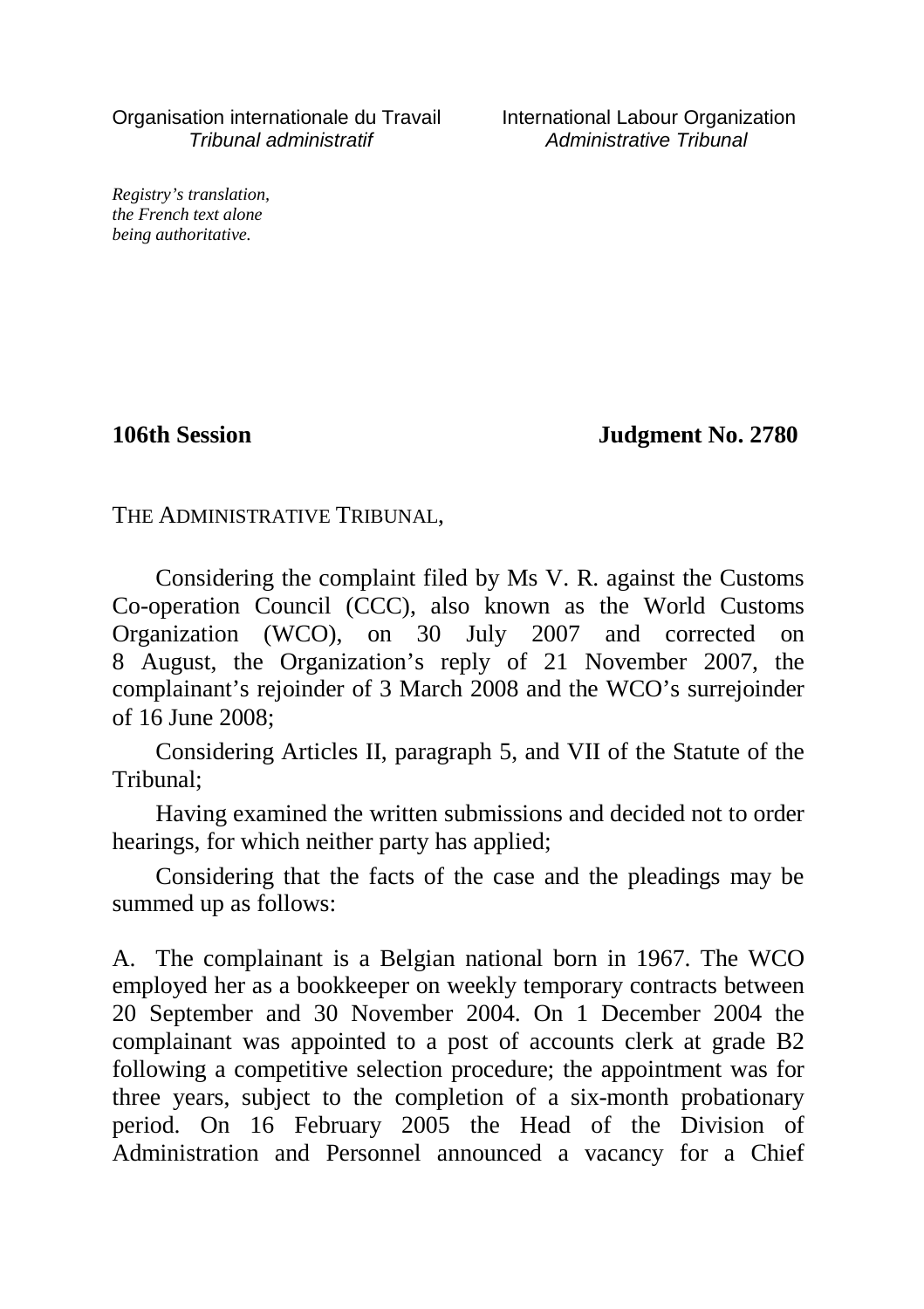Accountant at grade B4, for which the complainant applied. She was appointed to this post on 1 April 2005 and her appointment was confirmed on 14 September 2005.

On 13 February 2006, while the complainant was on sick leave, the Secretary General wrote to the Chairman of the Staff Committee to inform him of some criticism of the complainant's work and to ask for the Committee's opinion on the possible termination of her appointment. On 21 February the Committee replied that it was unable to form an opinion on the material circumstances and asked for more details. The complainant's staff report was drawn up in June, at which juncture her evaluators in turn criticised her performance. In her comments, the complainant disagreed with these assessments and supplied a lengthy description of the difficulties she had encountered in the performance of her duties.

By letter of 26 June 2006 the Secretary General informed the complainant that, after consulting the Staff Committee, he had decided to terminate her appointment in the Organization's interests pursuant to Staff Regulation 12 (a)(i). The complainant would continue to draw her salary and allowances during the four-month period of notice, but she had to stop work immediately. By letter of 25 July she asked the Secretary General to withdraw his decision of 26 June and to send her a copy of the Staff Committee's opinion. On 23 August 2006 the Secretary General replied that her request for the withdrawal of his decision had been rejected, but he sent her a copy of the Staff Committee's opinion of 21 February 2006. The complainant requested the convening of the Appeals Board and on 1 March 2007 she submitted her appeal dossier to the Board's Chairperson. On 30 July 2007 she filed a complaint with the Tribunal, since she considered that her appeal had been implicitly rejected on 30 April, because under Staff Rule 29.3(b) the Appeals Board should submit its report to the Secretary General "within 60 days after its Chairman received the application from the appellant".

B. The complainant contends, firstly, that the provisions of Staff Regulation 12(a)(i), Staff Rule 12.1(a) and Staff Circular No. 142 have been breached, because the Staff Committee was not consulted before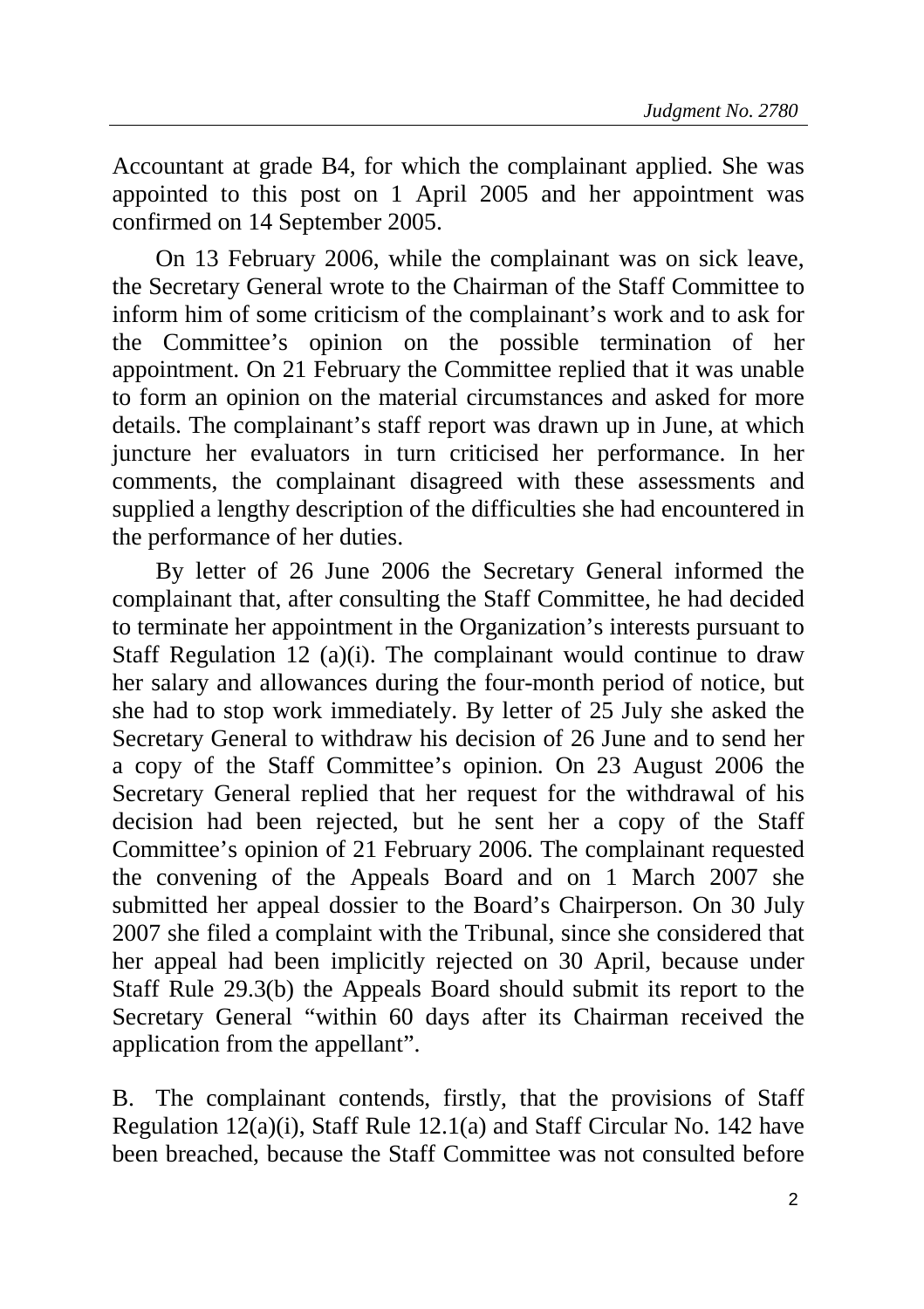the decision to terminate her appointment was taken. In her opinion, since the decision of 26 June 2006 was substantially different to the dismissal proposal presented to the Committee in February 2006, it ought to have been submitted to the Committee for an opinion, but this did not occur. The complainant adds that as in February 2006 the Committee stated that it was unable to express an opinion on the material circumstances, the consultation did not fulfil its purpose.

Secondly, the complainant submits that the Organization disregarded her rights of defence and failed to comply with the provisions of Staff Regulation 12(a), Staff Rule 11.3(c) and (f) and paragraphs 7 to 9 of Staff Circular No. 186. She objects to the fact that no conversation with her took place prior to the preparation of her staff report and she says that her evaluators assessed her performance without realising the efforts she had had to make in order to perform her duties. She asserts that the report was not forwarded to the appropriate advisory body or to the Secretary General before he took the disputed decision. She complains that she was not given any real opportunity to reply to the criticism expressed about her performance and she takes the Secretary General to task for having based his decision on factors which had not been mentioned previously and for not providing her with the documents to which this decision referred.

Thirdly, the complainant contends that the principle of good faith has been violated because she was taxed with not having the requisite skills, although the vacancy announcement for her post did not mention any qualifications. She infers from the fact that she was appointed to the post that she possessed the required qualifications. She also argues that, as her appointment was confirmed in September 2005, taxing her with not performing her duties properly is likewise a violation of the above-mentioned principle. She describes the "abnormal circumstances" in which she was recruited as Chief Accountant, which contributed to the serious material and moral injury that the WCO caused her to suffer.

The complainant requests that, prior to delivering judgment, the Tribunal order the Organization to produce the documents referred to in the letter of 26 June 2006, a copy of her personal file, documents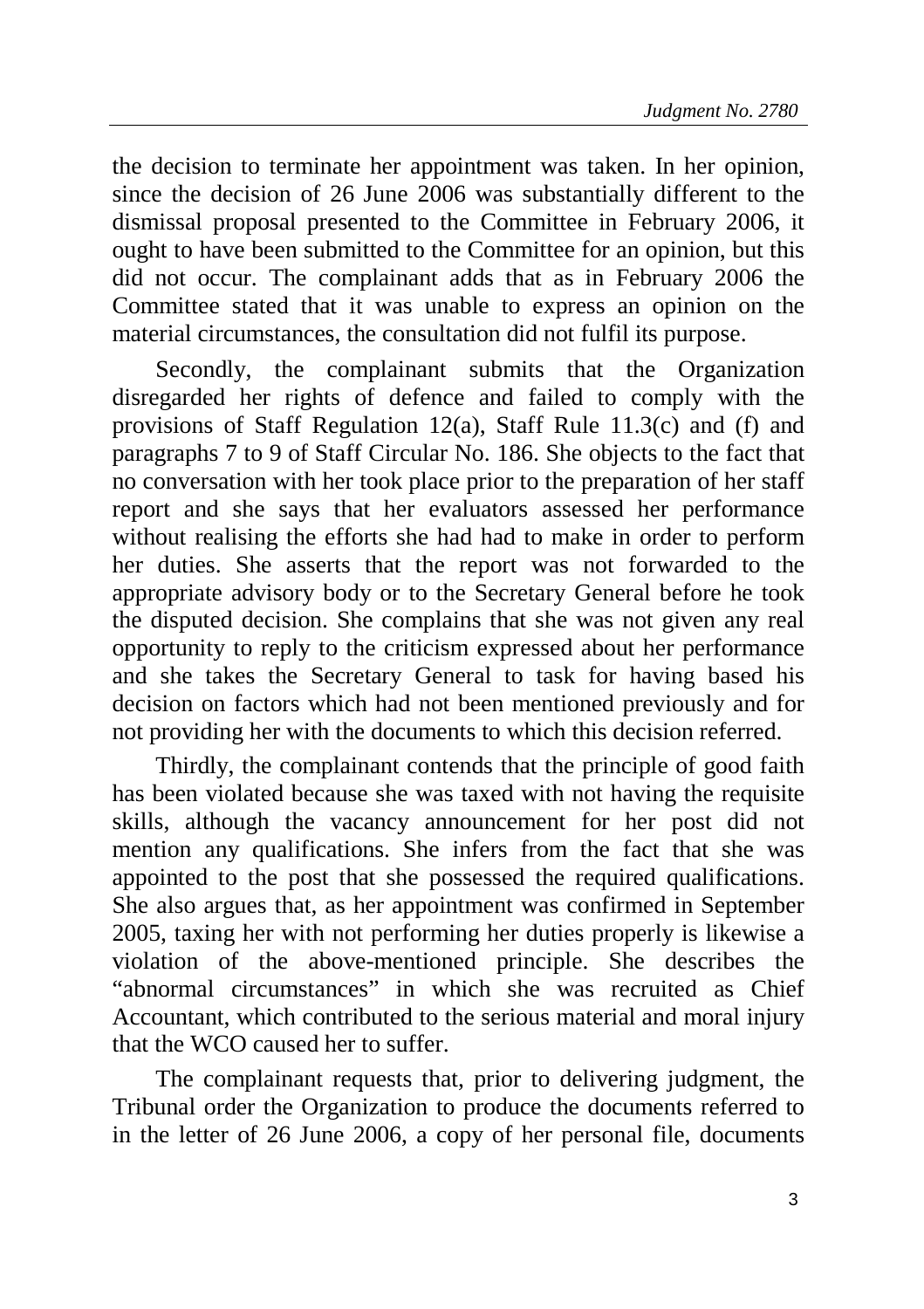listing the holders of the post of Chief Accountant between 1 January 1999 and 14 February 2005, and the job description and qualifications for that post; she requests additional time to comment on these documents. Thereafter, she would like the Tribunal to quash the decision of 26 June 2006 and to award her 30,000 euros for moral injury as well as a sum equivalent to two and half years of her salary as Chief Accountant as compensation for damage to her career. She also claims costs.

C. In its reply the Organization explains the complainant's appeal dossier was forwarded to the Secretary General on 29 March 2007. On 28 June, in other words within the three-month period available to him, he furnished his comments, which were transmitted to the complainant on 14 August. The Appeals Board issued its report on 13 November 2007 and the Secretary General will take a final decision within the prescribed time limit. As the complaint was filed on 30 July, it is irreceivable because the internal means of redress have not been exhausted. The Organization states that the 60-day period laid down in Staff Rule 29.3(b) for the Appeals Board's submission of its report to the Secretary General proved to be unrealistic; that is why the WCO Council decided in June 2007 to extend it to eight months. Moreover, the Organization takes the complainant to task for not enquiring about the progress of the proceedings before filing a complaint with the Tribunal.

On the merits it submits that Staff Regulation 12 and Staff Rule 12.1 have not been breached because the letter sent to the Staff Committee on 13 February 2006 and that of 26 June were almost identical. The Committee had received all the information it required to issue an opinion, and the fact that it failed to do so should not be held against the Organization, which, according to the Tribunal's case law, was not obliged to embark on a second round of consultations.

Furthermore, the WCO states that the various stages in the assessment procedure were strictly complied with and that the complainant was able to exercise all her rights. In this respect it denies that the staff report was drawn up without any prior discussion with the complainant and it claims that the Secretary General based his decision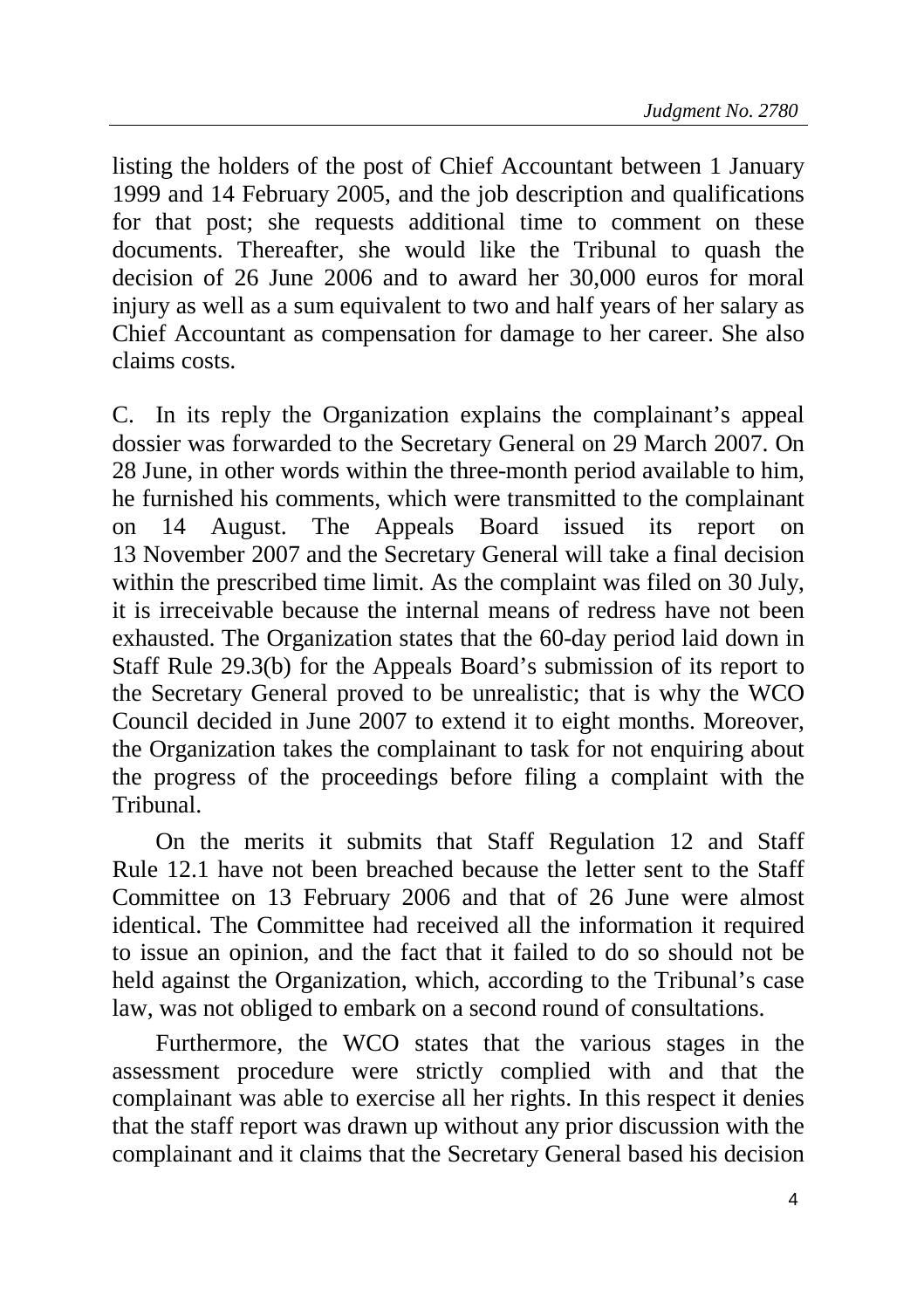on factors of which she was fully aware. It appends to its reply some of the documents requested by the complainant, but says that the production of the others is either inappropriate, as they are confidential, or that it serves no useful purpose. It adds that the information regarding the number of people who held the post of Chief Accountant is irrelevant in this case. The complainant may at any time ask to consult her personal file and its production would likewise appear to serve no useful purpose.

Lastly, the Organization states that the complainant's appointment to the post of Chief Accountant cannot be challenged in the context of these proceedings, and it endeavours to show that the procedure leading to that appointment was not flawed. It submits that the selection of a candidate and the confirmation of his or her appointment does not entail the "absolution" of errors committed during the probationary period and after confirmation of the appointment. It alleges that it has suffered definite injury on account of the complainant's mistakes and negligence, which have tarnished its reputation.

D. In her rejoinder the complainant holds that the terms of paragraphs 4 and 5 of Staff Circular No. 197 were breached since there was a delay in forwarding her appeal dossier to the Secretary General and in transmitting his comments to her. She maintains that it was not up to her to enquire about the progress of the proceedings, because the Chairperson of the Appeals Board was required to send her a copy of these comments "as soon as possible", which he failed to do. In her opinion, it was therefore the Organization which did not act diligently.

She reiterates her arguments regarding the merits. However, she admits that her staff report was preceded by a conversation with her, and she therefore partly alters her second plea by asserting that the said report was not based on that conversation. She draws attention to the fact that her working conditions were "abnormal", since she had to assume duties that she was unable to perform. Lastly, she informs the Tribunal that, by a letter of 12 December 2007, the Secretary General informed her that he had decided to confirm the decision of 26 June 2006 on the basis of the Appeals Board's recommendations.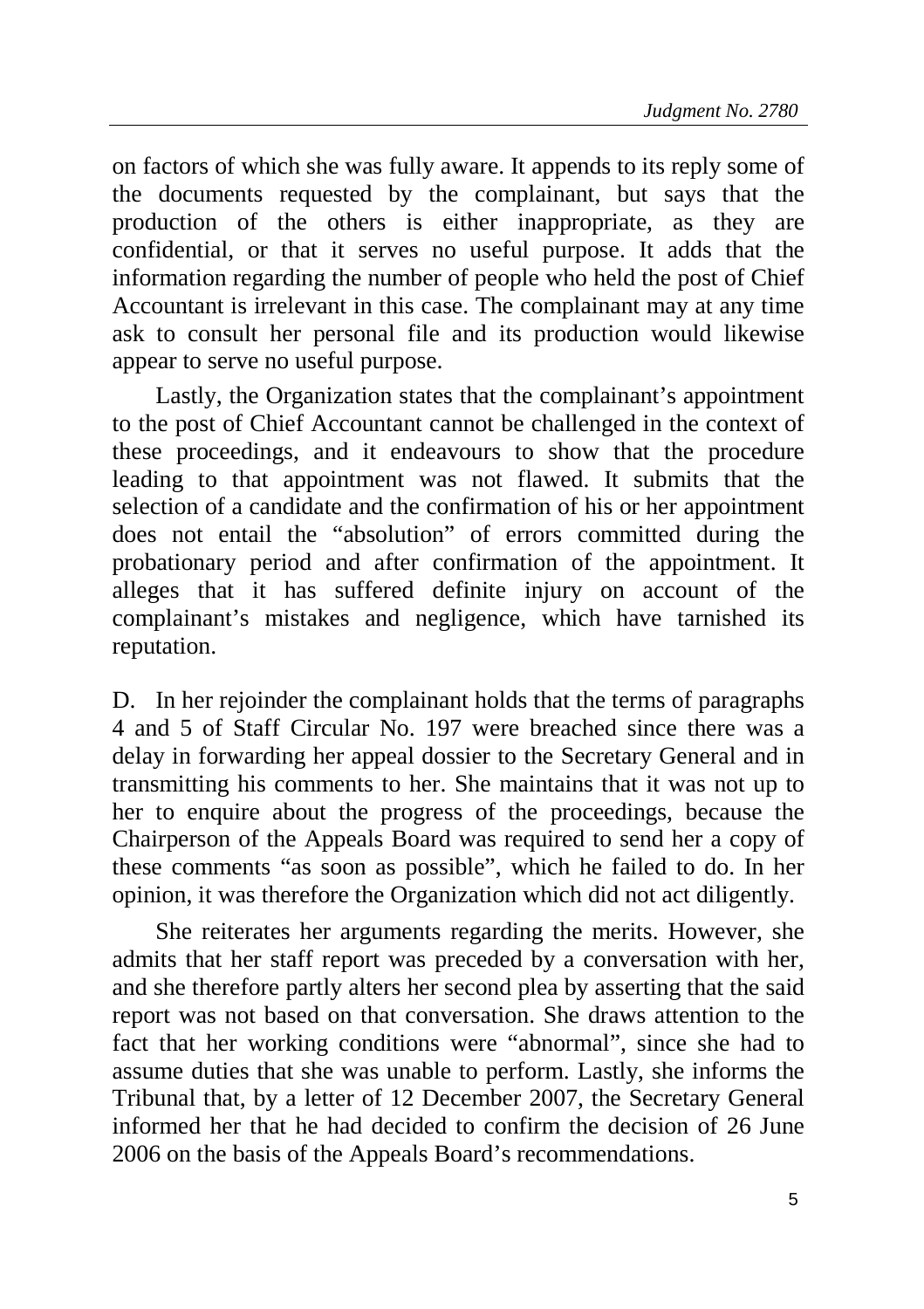E. In its surrejoinder the WCO maintains its position. It infers from the wording of paragraphs 4 and 5 of Staff Circular No. 197 that the time limits applicable to the internal appeal procedure are at the discretion of the Chairperson of the Appeals Board, due heed being paid to the circumstances. It also explains that under the relevant texts there is no mandatory requirement that dismissal should rest on the staff report of the official concerned.

## CONSIDERATIONS

1. After being employed by the WCO as a temporary bookkeeper and subsequently as an accounts clerk, the complainant was appointed Chief Accountant at grade B4 on 1 April 2005, subject to a six-month probationary period. Her appointment was confirmed on 14 September 2005. She returned to work on 23 June 2006 after almost six months of sick leave. The Secretary General informed her of her dismissal in a letter of 26 June 2006.

2. On 23 August the Secretary General rejected the complainant's request that he should withdraw his decision to dismiss her. On 21 September the complainant requested him to convene the Appeals Board. On 6 October the Secretary General informed her that her request had been forwarded to the Chairperson of the Appeals Board, who would contact her once she had deposited the security required under Staff Regulation 29(e).

By letter of 30 November 2006 the Chairperson of the Appeals Board sent a proposal regarding the composition of the Board to the complainant and invited her to submit her appeal dossier by 1 March 2007. On that date the complainant sent him her dossier, which he forwarded to the Secretary General on 29 March asking him to furnish his comments by 29 June; the Secretary General transmitted his comments to the Chairperson of the Appeals Board on 28 June. On 14 August the Board forwarded these comments to the complainant. In its report of 13 November the Board recommended that the Secretary General dismiss the appeal. By a letter of 12 December 2007 the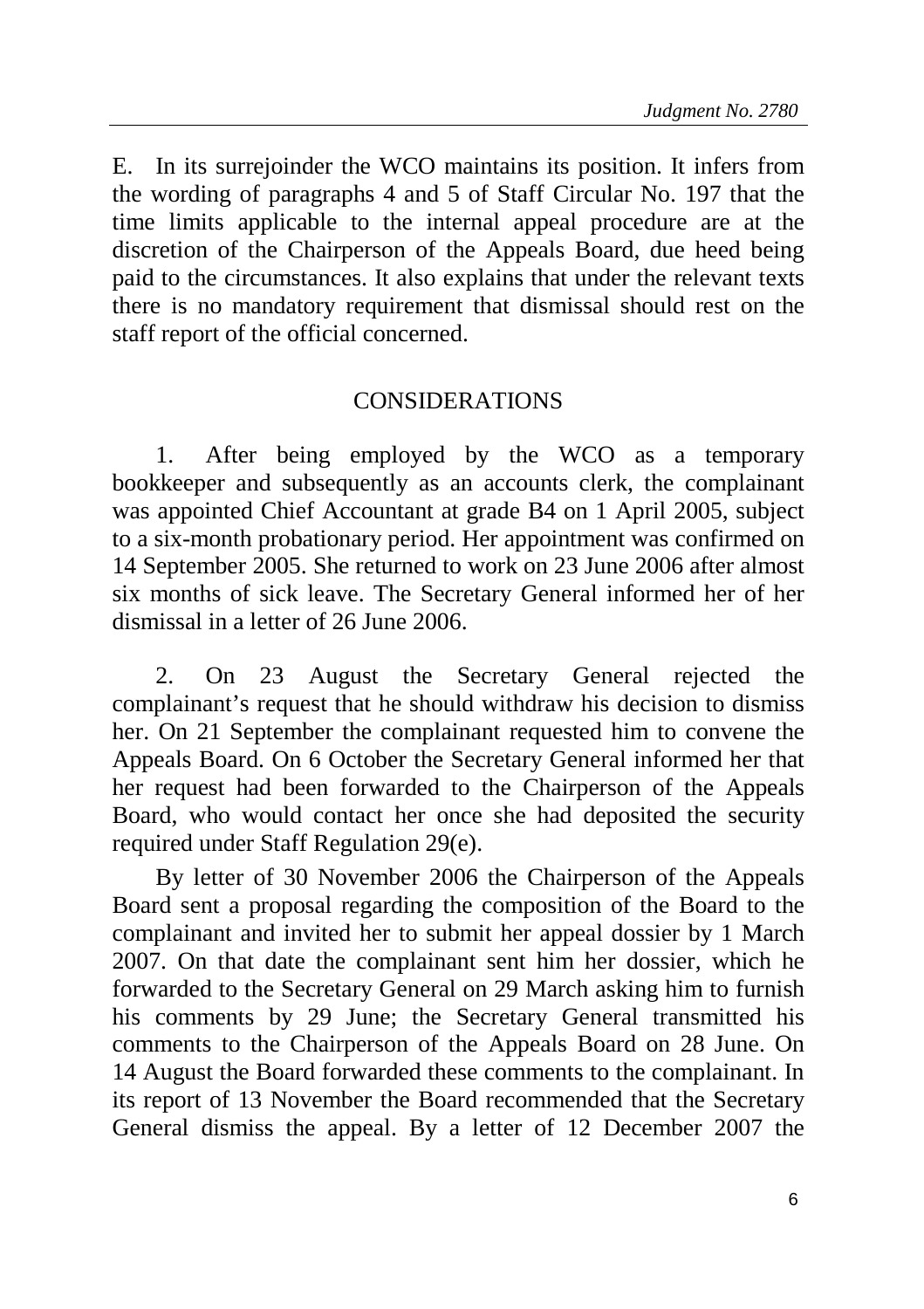Secretary General confirmed his decision of 26 June 2006 to dismiss the complainant.

In the meantime, since she believed that under the applicable provisions she was entitled to consider that her appeal had been implicitly rejected on 30 April 2007, the complainant had filed a complaint with the Tribunal on 30 July 2007.

3. The Organization submits that the complaint is irreceivable on the grounds that the internal means of redress have not been exhausted.

To counter this objection to receivability the complainant relies on the provisions of Staff Rule 29.3, which read as follows at the time when she filed her complaint:

- "(a) The Appeals Board shall adopt and submit to the Secretary General a report containing a record of the proceedings in the appeal, a summary of the matter and its recommendation.
- (b) The Board shall submit its report to the Secretary General within 60 days after its Chairman received the application from the appellant. The Board may, however, extend this time-limit in exceptional circumstances.
- […]"

The complainant also relies on paragraphs 4 and 5 of Staff Circular No. 197 on Appeals Board procedure, which state the following:

- "4. As soon as possible after receiving the dossier from the appellant the Chairperson will transmit a copy to the Secretary General with an invitation to furnish, within an agreed time-limit, comments on the appeal together with any additional documents or correspondence deemed relevant to the case.
- 5. As soon as possible after receiving the Secretary General's comments, the Chairperson will transmit a copy to the appellant."

Lastly, she refers to Article VII, paragraph 3, of the Statute of the Tribunal, which lays down that:

"Where the Administration fails to take a decision upon any claim of an official within sixty days from the notification of the claim to it, the person concerned may have recourse to the Tribunal and his complaint shall be receivable in the same manner as a complaint against a final decision. The period of ninety days provided for by the last preceding paragraph shall run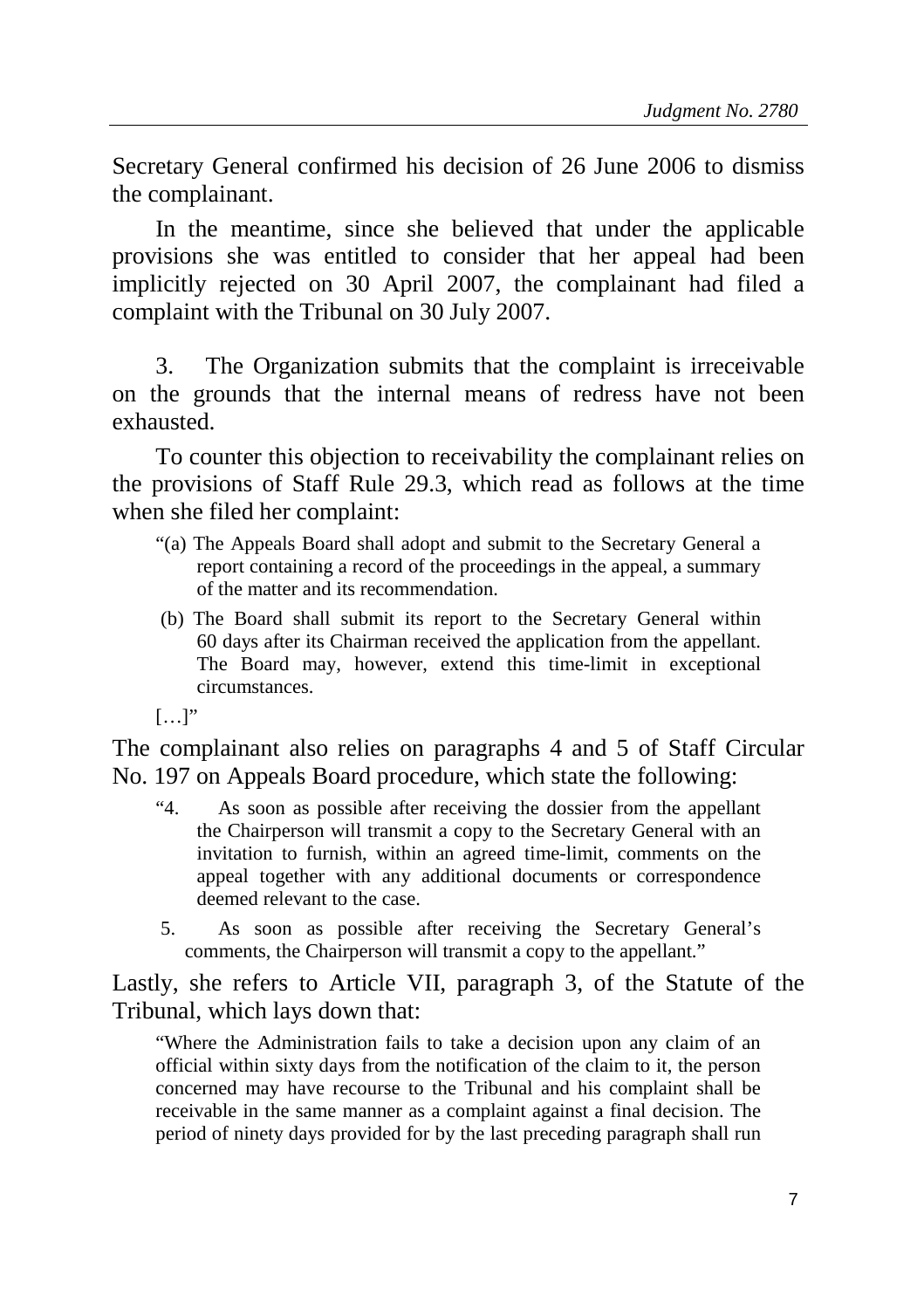from the expiration of the sixty days allowed for the taking of the decision by the Administration."

4. The question is whether, under the texts cited above, the complainant's appeal was implicitly rejected.

5. With regard to the application of Article VII, paragraph 3, of the Statute of the Tribunal, the Tribunal's case law indicates that this provision must be interpreted in the light of Article VII, paragraph 1, which stipulates that a complaint shall not be receivable unless the internal means of redress provided by the applicable Staff Regulations have been exhausted. Hence, where an organisation takes any decision "upon any claim of an official" – in the meaning of Article VII, paragraph 3 – within the sixty-day period thus stipulated, and particularly where it forwards the request to the competent advisory appeal body before the expiry of that period, this step forestalls an implied rejection which could be referred to the Tribunal.

In the instant case it is clear from the complaint that the Secretary General had transmitted the complainant's appeal by 6 October 2006 at the latest, in other words within the sixty-day period that began to run on the date on which she requested the convening of the Appeals Board. For this reason no rejection could be implied pursuant to Article VII, paragraph 3.

6. With regard to the application of Staff Rule 29.3(b), it is true that a literal interpretation of this rule, in the version in force at the time when the complainant filed her complaint, suggests that the Appeals Board must submit its report to the Secretary General within sixty days of receipt of the application, although the wording does not clarify what is meant by "received the application": does this refer to receipt of the request to convene the Board, or to receipt of the appeal dossier? But it is equally true that the Board, in examining the case brought before it, must comply with the general principles governing all proceedings, especially the principle of adversarial proceedings. That requirement is in fact enshrined in the above-mentioned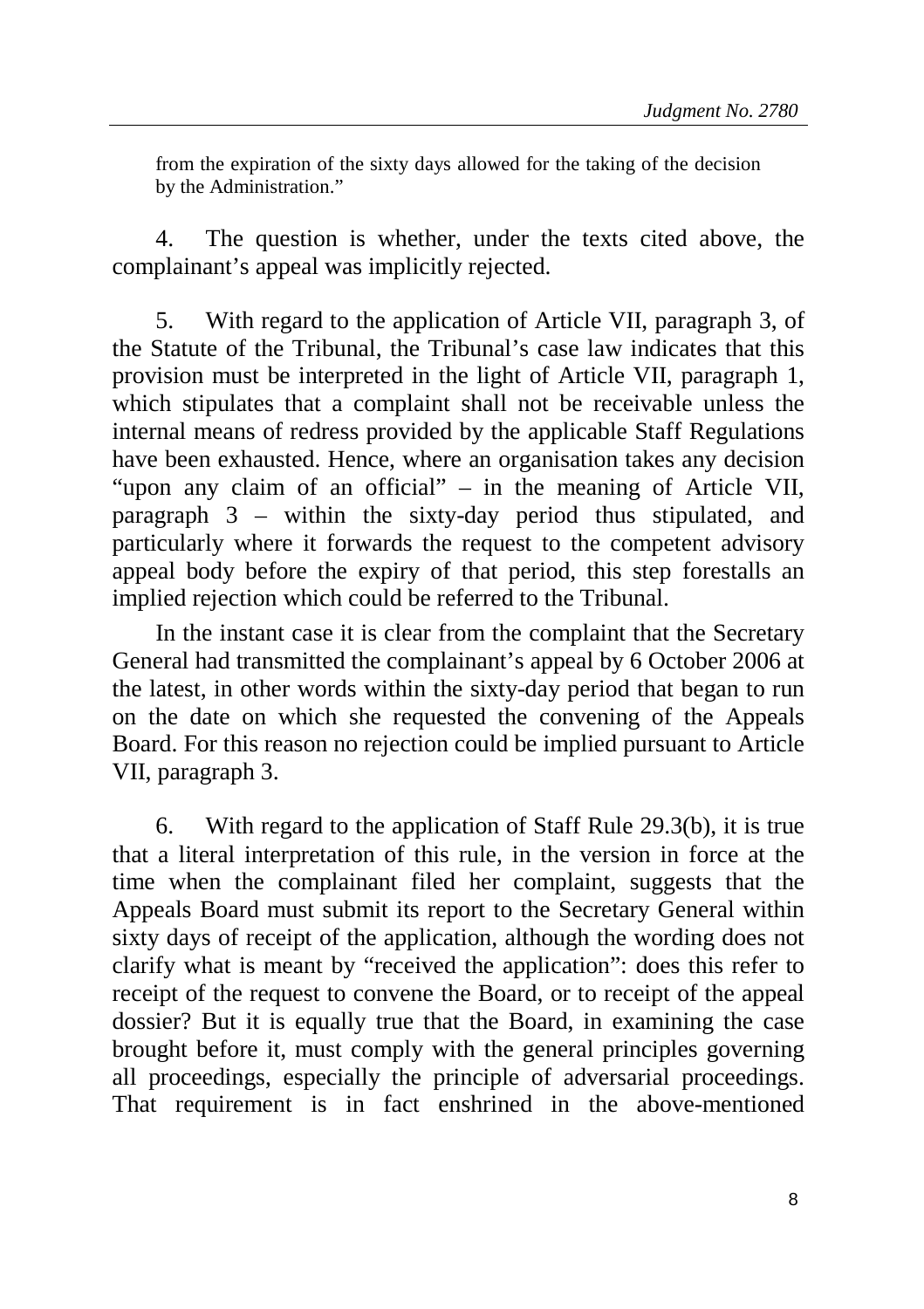paragraphs 4 and 5 of Staff Circular No. 197 and it also partly justifies giving the Board the possibility of extending the time limit.

7. The complainant requested the convening of the Appeals Board by letter of 21 September 2006. The Secretary General replied on 6 October that her request would be granted only if she deposited security – a requirement which, from the point of view of the exercise of the right to appeal and right to be heard, is questionable to say the least, but to which the complainant does not object. On 30 November 2006 the Chairperson of the Appeals Board informed the complainant that the Secretary General had transmitted her request to him; he made a proposal regarding the composition of the Board and suggested that she submit her appeal dossier by 1 March 2007, in accordance with Staff Rule 29.2 and Staff Circular No. 197. On 1 March the complainant submitted her dossier to the Chairperson of the Appeals Board indicating that she had no objection regarding the proposed composition; she did not comment on the time limit which she had been given for the submission of her dossier. The Chairperson transmitted the dossier to the Secretary General on 29 March and asked him to furnish his comments by 29 June. The Secretary General sent his comments to the Chairperson on 28 June. On 30 July 2007 the complainant filed a complaint with the Tribunal in which she indicates that she is challenging an implied decision rejecting her appeal.

8. In view of the foregoing, the Tribunal cannot find that on 30 April 2007 the complainant's appeal was implicitly rejected and that, as a result, the dismissal decision of 26 June 2006 became final. Indeed, even if the complainant's restrictive interpretation of Staff Rule 29.3(b) were to be accepted, it must be pointed out that, as indicated above, she had unreservedly accepted the time limit she had been given to submit her appeal dossier. The Appeals Board could not therefore refrain from setting a time limit for the Organization's reply, if it were not to breach the requirements of adversarial proceedings and the principle that the parties must be treated equally. The Organization therefore had until 29 June 2007 to file its comments and it did so on 28 June. Consequently, the complainant is mistaken in asserting that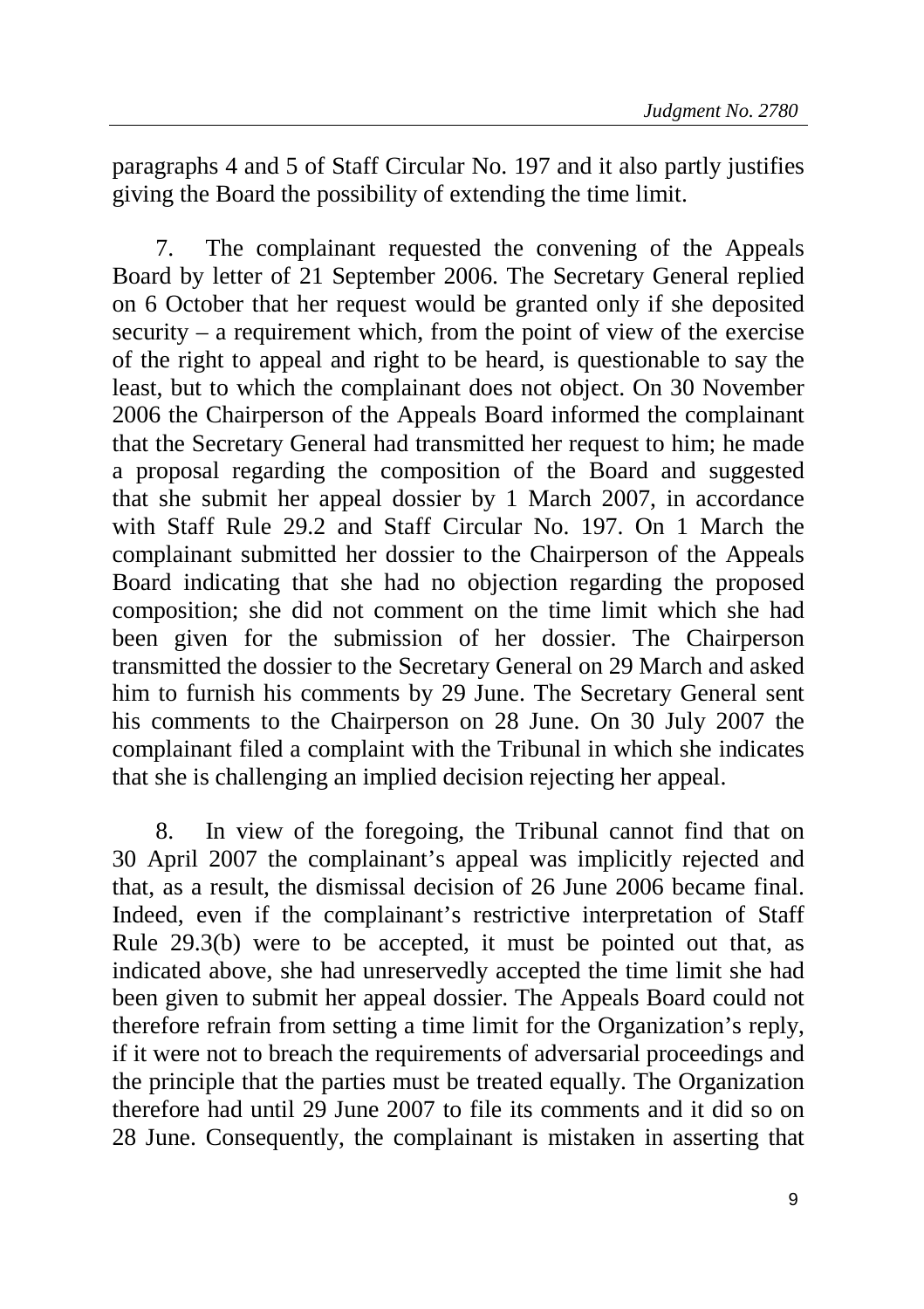the Board should have submitted its report on 30 April 2007, especially as it may be inferred from the foregoing that the complainant had implicitly agreed to the extension of the time limit laid down in Staff Rule 29.3(b).

9. The complainant, who filed a complaint with the Tribunal without waiting for the completion of the internal procedure, which was following its normal course, has not therefore exhausted the internal means of redress, as required by Article VII, paragraph 1, of the Statute of the Tribunal, and her complaint, which is irreceivable because it is premature, must be dismissed.

## DECISION

For the above reasons,

The complaint is dismissed.